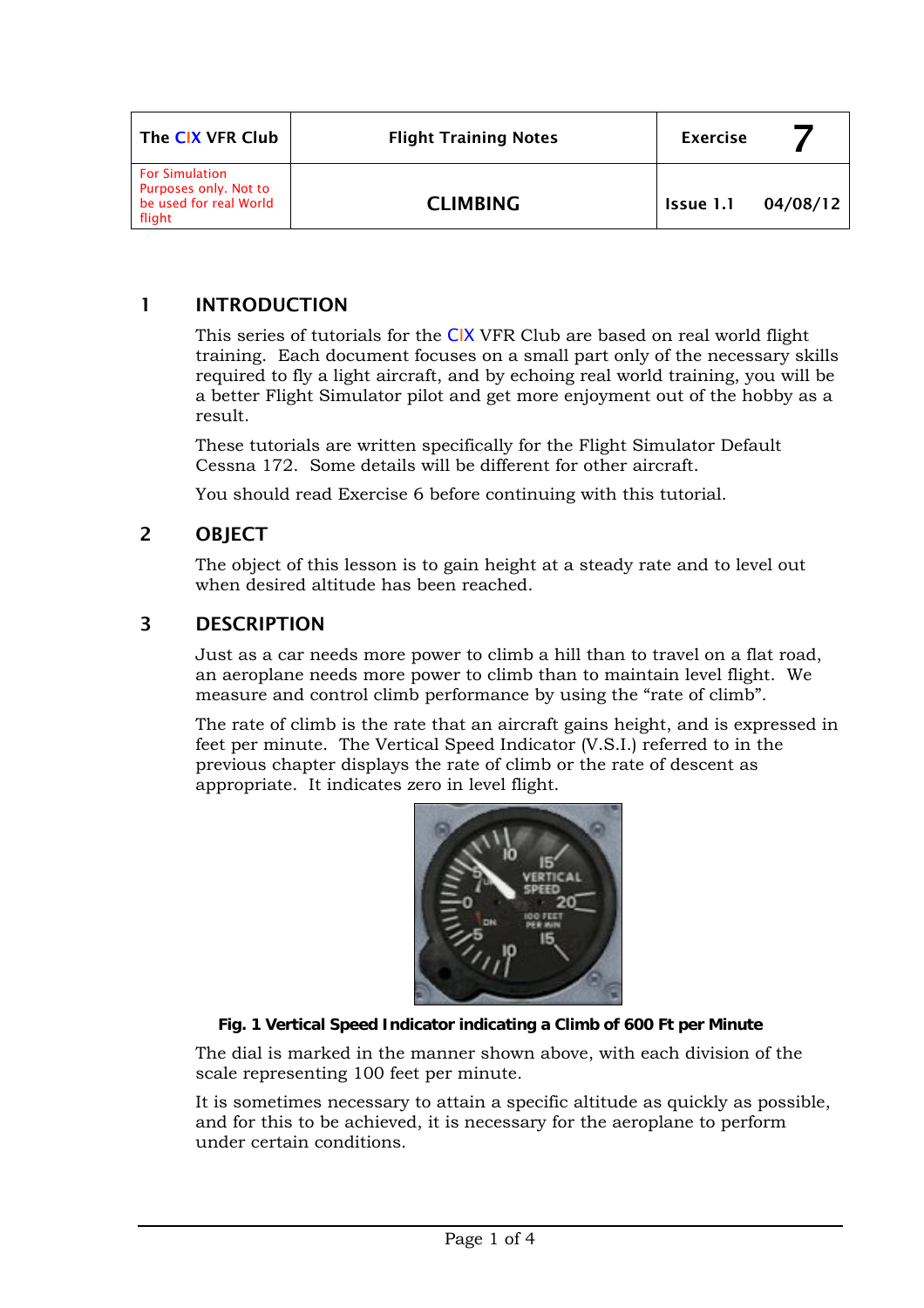| The CIX VFR Club                                                                   | <b>Flight Training Notes</b> | <b>Exercise</b> |          |
|------------------------------------------------------------------------------------|------------------------------|-----------------|----------|
| <b>For Simulation</b><br>Purposes only. Not to<br>be used for real World<br>flight | <b>CLIMBING</b>              | Issue 1.1       | 04/08/12 |

As would be expected, the maximum power authorized for the type of engine under climbing conditions will be required. This is specified in the Pilot's Operating Handbook, or in the case of Flight Simulator in the help or readme files for the aircraft. Maximum power however is not enough to create a maximum rate of climb.

If a climb is commenced at too 1ow an airspeed, with the nose high resulting in a steep climb, the rate of climb is poor, much as a car will struggle up a steep hill. In the real world the engine may also overheat because of insufficient cooling air.

The rate of climb is also poor at too high an airspeed with the nose too low resulting in a shallow climb. Somewhere between these two extremes lies the "best climbing speed". In fact the best rate of climb is achieved at a specific angle of attack – that at which the lift/drag ratio is highest. Because of airframe drag and engine performance issues, the recommended best climbing speed sometimes needs to be slightly higher than the corresponding best lift/drag.

Assuming the best climbing speed of an aircraft is 60 knots, it will be able to maintain height at this airspeed using a small power setting. Under these flight conditions there would be considerable extra power available to the pilot, and it is this surplus horsepower which is used to climb the aircraft. From this it follows that the greater the amount of surplus power available from the engine, the greater will be the rate of climb.

# 4 FLIGHT PRACTICE

#### 4.1 Outside Checks

Look around and check that no other aircraft are in the clmbout path.

## 4.2 Cockpit Checks

- 1) Trim for straight and level flight.
- 2) Power set for cruising conditions.

## 4.3 Establish the Climb

#### Remember **Power – Attitude – Trim** (PAT)

- 3) Check wings are level and open the throttle to recommended climbing r.p.m. In small  $2 - 4$  seat aircraft, this is full throttle. Be prepared for the aircraft to swing due to slipstream effect and keep straight with rudder.
- 4) Raise the nose to the "best rate of climb" attitude, using a point on the aircraft as a reference against the horizon.
- 5) Hold the aircraft in this attitude until the airspeed settles, then if necessary move the stick slightly backwards or forwards to adjust the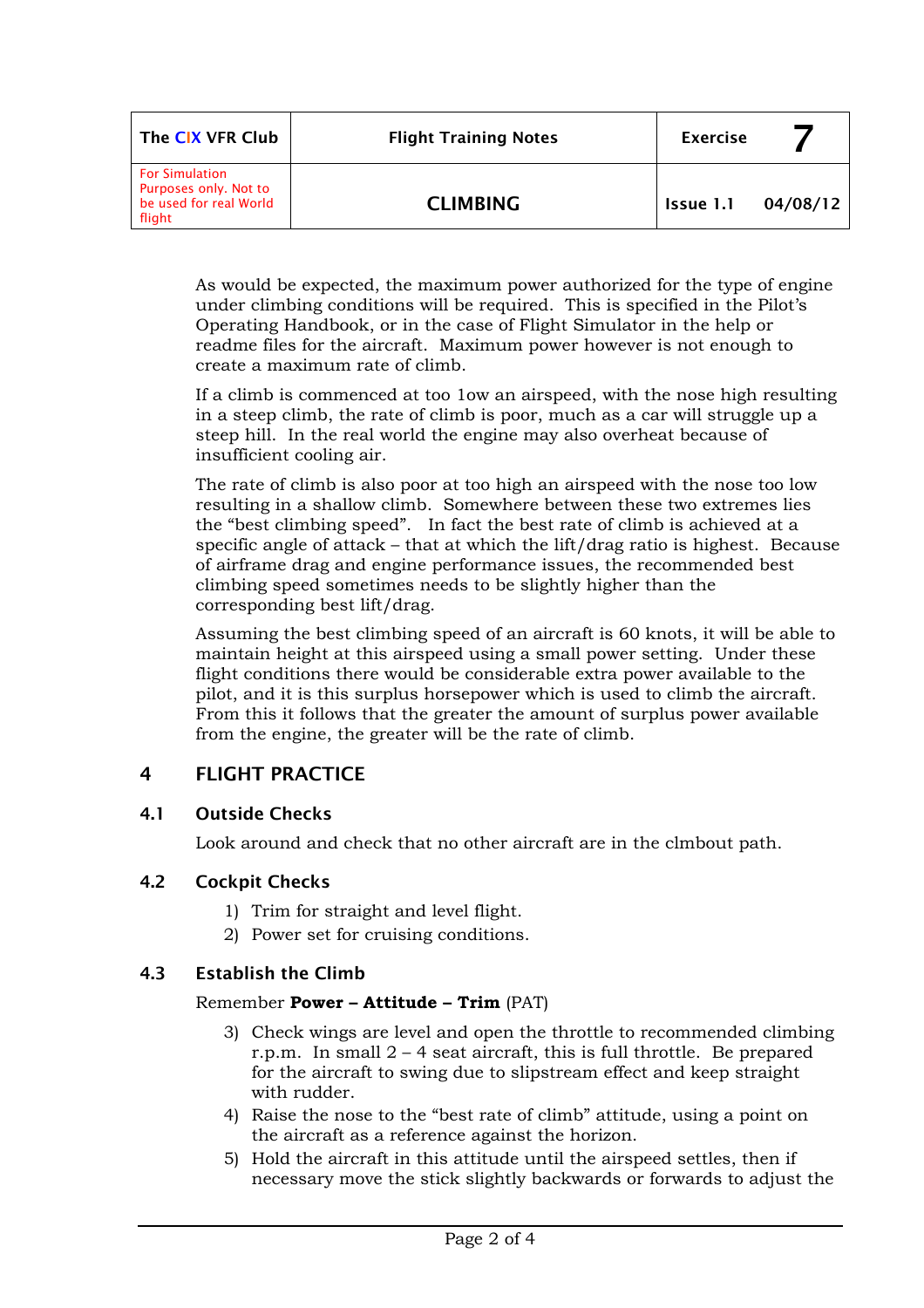| The CIX VFR Club                                                                   | <b>Flight Training Notes</b> | <b>Exercise</b> |          |
|------------------------------------------------------------------------------------|------------------------------|-----------------|----------|
| <b>For Simulation</b><br>Purposes only. Not to<br>be used for real World<br>flight | <b>CLIMBING</b>              | Issue 1.1       | 04/08/12 |

attitude for the correct climbing speed, then trim so that there is no pressure on the yoke.

- 6) Check engine r.p.m. and adjust if necessary. Note the **climb instrument** readings which should indicate a steadily increasing altimeter, a constant airspeed and a constant rate of climb.
- 7) Note also the position of the Attitude Indicator. This is a vitally important in instrument flight, but in visual flight, it can be largely ignored, although it useful as a secondary check.
- 8) Keep a good lookout throughout the climb. During a lengthy climb, lower the nose every 500 feet or so to check that there are no other aircraft on or near your flight path.



**Fig. 2 The Climb. Note the Horizon position and the Climb Instruments**  In fig. 2 we can see the

#### *Power + Attitude = Performance*

rule at work in the FSX Cessna 172. With maximum engine r.p.m. set, (approximately 2400 r.p.m. initially, but this will fall to around 2300 r.p.m. once the climb is established) plus a high nose attitude (Much higher than in the real world – Microsoft have never got that right!) the performance